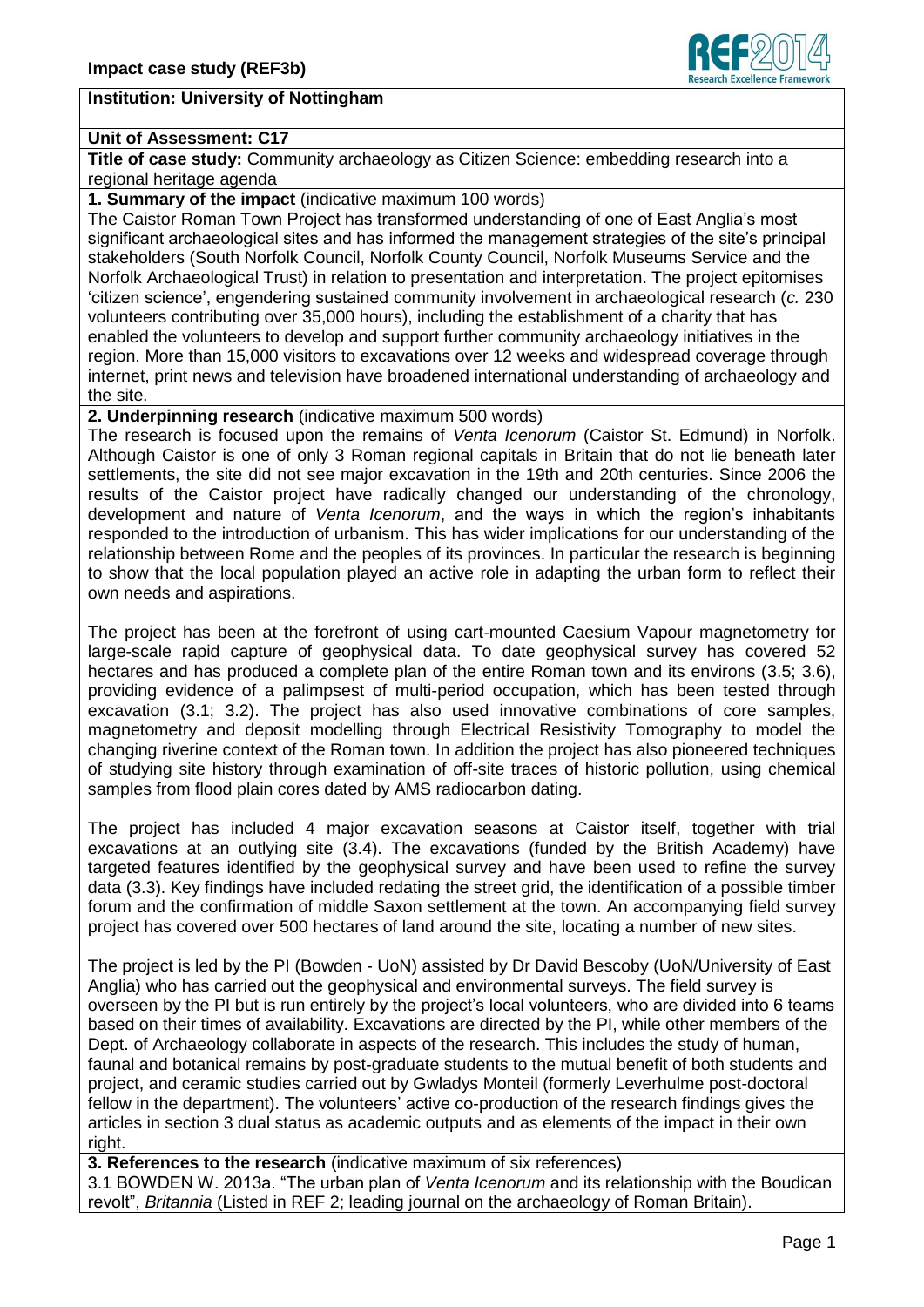

3.2 BOWDEN, W. 2013b "Townscape and identity at Caistor-by-Norwich", in Eckardt, H and Rippon, S. (eds) 2013. *Living and working in the Roman world. Essays in honour of Michael Fulford on his 65th birthday*. JRA Suppl. Ser. 95. (Portsmouth, R.I), 47-62 (Available on request; prestigious Festschrift article).

3.3 BESCOBY, D. and BOWDEN, W. 2013. "The detection and mapping of Saxon sunken-featured buildings at Caistor St Edmund", *Archaeological Prospection* 20(1), 53-57 [\(http://onlinelibrary.wiley.com/doi/10.1002/arp.1441/full;](http://onlinelibrary.wiley.com/doi/10.1002/arp.1441/full) leading international journal on archaeological survey methodology and techniques).

3.4 BOWDEN, W., 2011. "Architectural innovation in the land of the Iceni: a new complex near Venta Icenorum (Norfolk)", *Journal of Roman Archaeology*. 24, 382-388 (Available on request; leading international journal on Roman archaeology).

3.5 BESCOBY, D., BOWDEN, W. and CHROSTON, P. N., 2009. Magnetic survey at Venta Icenorum, Caistor St Edmund: Survey strategies and initial results, *Archaeological Prospection* 16(4), 287-291. (DOI: 10.1002/arp.363; leading international journal on archaeological survey methodology and techniques).

3.6 BOWDEN, W. and BESCOBY D., 2008. The plan of Venta Icenorum (Caistor-by-Norwich): interpreting a new geophysical survey. *Journal of Roman Archaeology*, 21, 325-334 (Listed in REF 2; leading international journal on Roman archaeology).

## **4. Details of the impact** (indicative maximum 750 words)

The pathway to impact in this case study has two strands. The first strand relates to the coproduction of the research during the excavations at Caistor, with Bowden and Bescoby providing the technical, scholarly and methodological framework, and volunteers participating in the excavations and the creation of research data. As such, the research (and the processes that underpin it) is a primary impact outcome, equipping the community of volunteers with new skills and providing valuable personal and professional experience. The second strand relates to the concomitant high public profile of the project (supported by media and public engagement activity) which has highlighted its value to a range of policy makers whose remit encompasses heritage management. This has been recognised in the embedding of the project in their development strategies.

## **Community archaeology as citizen science – co-producing knowledge and gaining skills**

The co-production of knowledge is at the heart of citizen science: From its inception in 2006, the Caistor Project has been designed and executed in a way that has directly linked the research process and results with a range of user communities and organisations. Their work has contributed to the advancement of knowledge, and in turn they have **developed skills and experience that have sometimes been of a transformative nature**. To-date over 200 volunteers from the Norfolk community (of which around 100 are actively involved in the research at any time), have contributed 35,000 hours to the research programme. Coming from a range of backgrounds, from lawyers to builders, the volunteers form the bulk of the excavation and finds processing team, undertaking an extensive regional field survey project between autumn and spring. The survey constitutes a significant research initiative that could not be carried out without community involvement and the relationship between the project and Norfolk County Council (NCC). The volunteers' work is explicitly acknowledged in the outputs in section 3.

The **impact of their involvement on volunteers** ranges from the emotional: 'I found my very first (and only) Roman coin and I can still recall the elation I felt at finding and holding in my hand something that had last been in the hand of a Roman so many years ago', to the professional and practical: 'It has been very beneficial for me, in terms of career development and improving my skill-set'. Many participants also highly value the social element of their involvement in the project (5.1).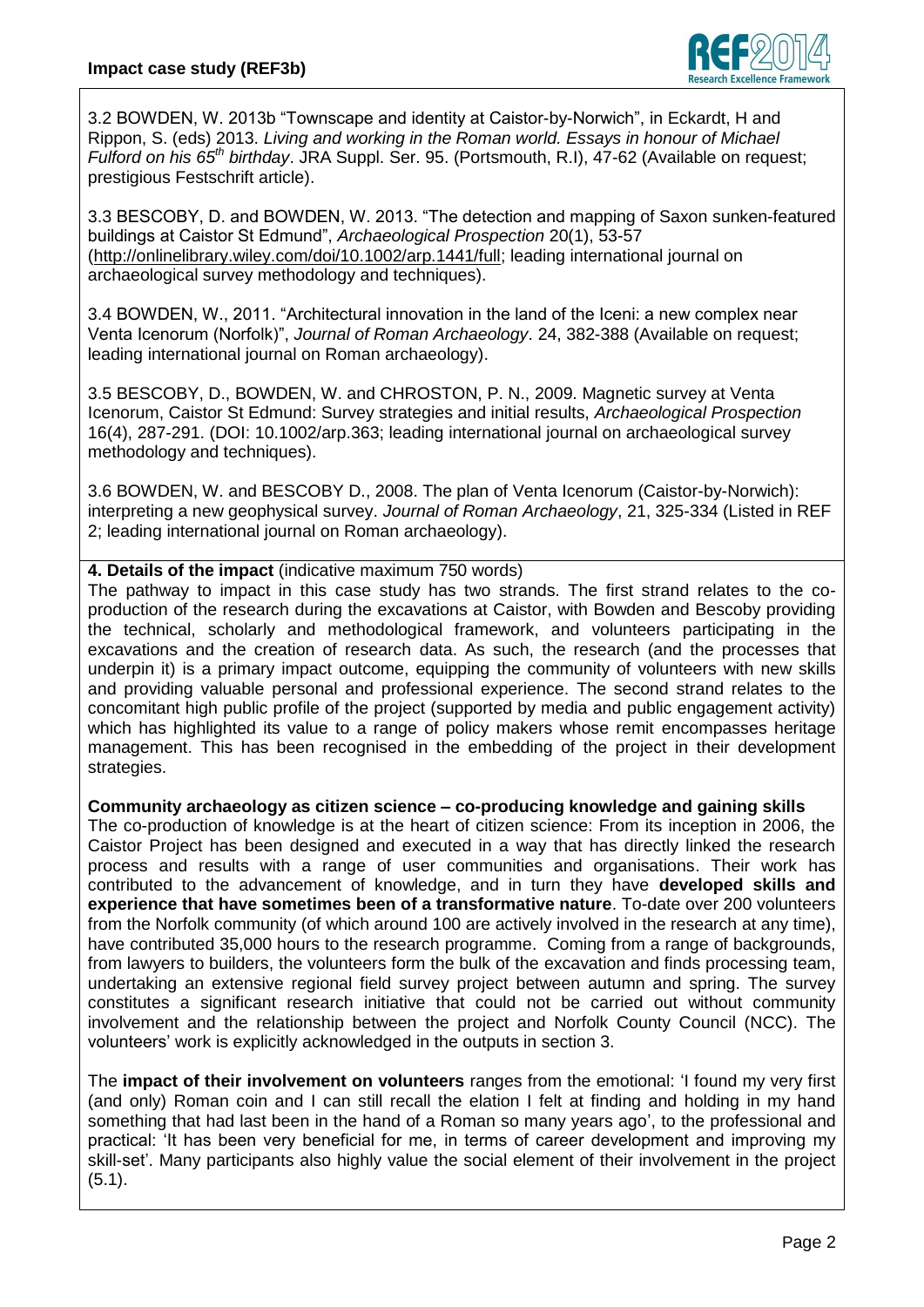

Through the establishment of a charity (Caistor Roman Project Ltd (CRP)) in 2009, of which Bowden is a Trustee, a **sustainable future for the volunteer group** is being secured. The charity has already supported volunteers in using their new skills and experience to undertake further community activity including running events for the Young Archaeologists Club, using the Caistor project's methodologies to develop their own community research projects and advising other community groups on setting up archaeological research projects (5.1). The project's value to the Sustainable Community Strategy 2008-18 of the South Norfolk Alliance (local Strategic Partnership for South Norfolk comprising statutory, voluntary, community and business organisations) was recognised in the Alliance's funding of the volunteer programme and public outreach programme for 2010-2011.

## **Adding to the public understanding of history and the environment**

In addition to the new knowledge and skills developed by volunteers participating in the project, there has also been a focus on sharing the research results with a wider public through broadcast and social media and public talks and thus **contributing to a wider public understanding both of archaeology and of Roman history**: The project was the focus of a Channel 4 *Time Team*  special in 2011 which received 2,321,000 viewers on its first showing and has been regularly repeated since. It also formed a major component in an episode of BBC's *The Flying Archaeologist*, viewed by 723,000 on its first showing (06.05.12) (with 43,000 i-player viewings in the following week). The project maintains a strong media profile, featuring on BBC Radio 4, BBC Look East, ITV Anglia, Radio Norfolk, Radio Nottingham, and in the *Eastern Daily Press* and other local print media within the assessment period. Reporting by livescience.com of the findings published in Bowden 2011 was picked up by multiple internet newsfeeds including discovery.com, msn.com, dailymail.co.uk and the Huffington Post and was subsequently reposted in multiple internet fora, including three audience-generated Youtube videos, demonstrating sustained public engagement with the research (5.2).

The excavations were open to the public 7 days a week, resulting in 15,000 visitors over 12 weeks in 2009- 2012. Visitors were provided with a site guide and an exhibition (sponsored by the Foyle Foundation) while excavations are explained by project volunteers. Activities were also run for visiting school parties together with workshops for volunteers in ceramic studies and faunal remains (run by post-graduates from the Dept. of Archaeology). In 2011 two activity days were run in conjunction with the BBC's *Hands-on History* project and these were repeated in 2012. The success of these events encouraged South Norfolk Council to revive its own Caistor Family Day in 2013. Bowden has done *c.* 35 lectures to the public/local societies (ranging from BBC Hands-on History events to the Algarve Archaeological Society) reaching an estimated 2200 people (5.3). A YouTube video about the project has been viewed over 72,000 times (63 likes and 52 comments)  $(5.2)$ .

The scale of this media and public engagement with the research project represents a significant **contribution to enhanced cultural understanding of archaeology and its methods, and of (Roman) history.** 

#### **Informing and influencing heritage management strategies**

The Norfolk Archaeological Trust's Ten-Year Site Management Plan (2013-23) for Caistor noted that "the project's research has transformed our understanding of *Venta Icenorum* and its suburbs, both for the Roman and Anglo-Saxon periods" (5.4). This changed understanding and the associated media and public engagement have been significant drivers in the project's partner organisations' subsequent development of revised management strategies towards the site, which are in turn factors in the **improved management and conservation of cultural heritage**. The Norfolk Archaeological Trust (site owners), Norfolk County Council's Historic Environment Service (HES), South Norfolk Council (who manage public access to the site), Norfolk Museums Service and English Heritage have all used the results of the project in the development of management strategies towards the Roman town. Examples include:

 The NAT Ten-Year Site Management Plan for Caistor (2013-23) in which the project results will form the basis for an entirely new interpretation scheme for the Roman town. In 2013-14 this will